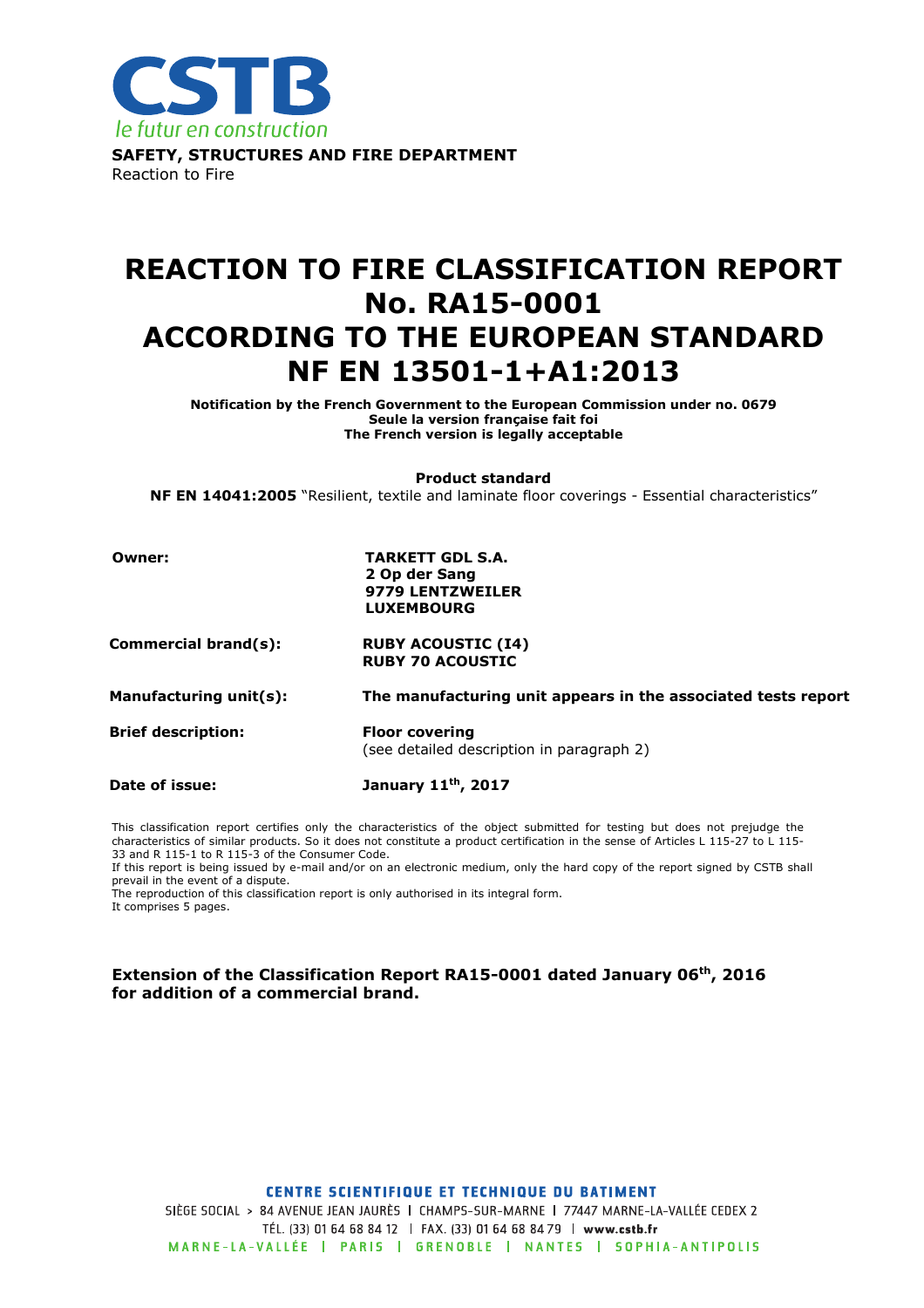

## 1. Introduction

This classification report defines the classification assigned to the above-mentioned product(s) in accordance with the procedures given in the NF EN 13501-1+A1:2013 standard.

## 2. Product description

Heterogeneous vinyl floor covering on foam tested glued on 19 mm thick wood particleboard.

Vinyl covering consisting of:

- A finishing layer made of polyurethane.
- A 0.70 mm thick transparent overlay made of polyvinyl chloride and protecting a printed decor.
- An intermediate layer made of polyvinyl chloride and fillers reinforced with a glass tissue.
- A backing foam made of polyvinyl chloride and fillers.

Nominal weight per unit area: 2500 g/m². Nominal thickness: 3 mm. Colours: various.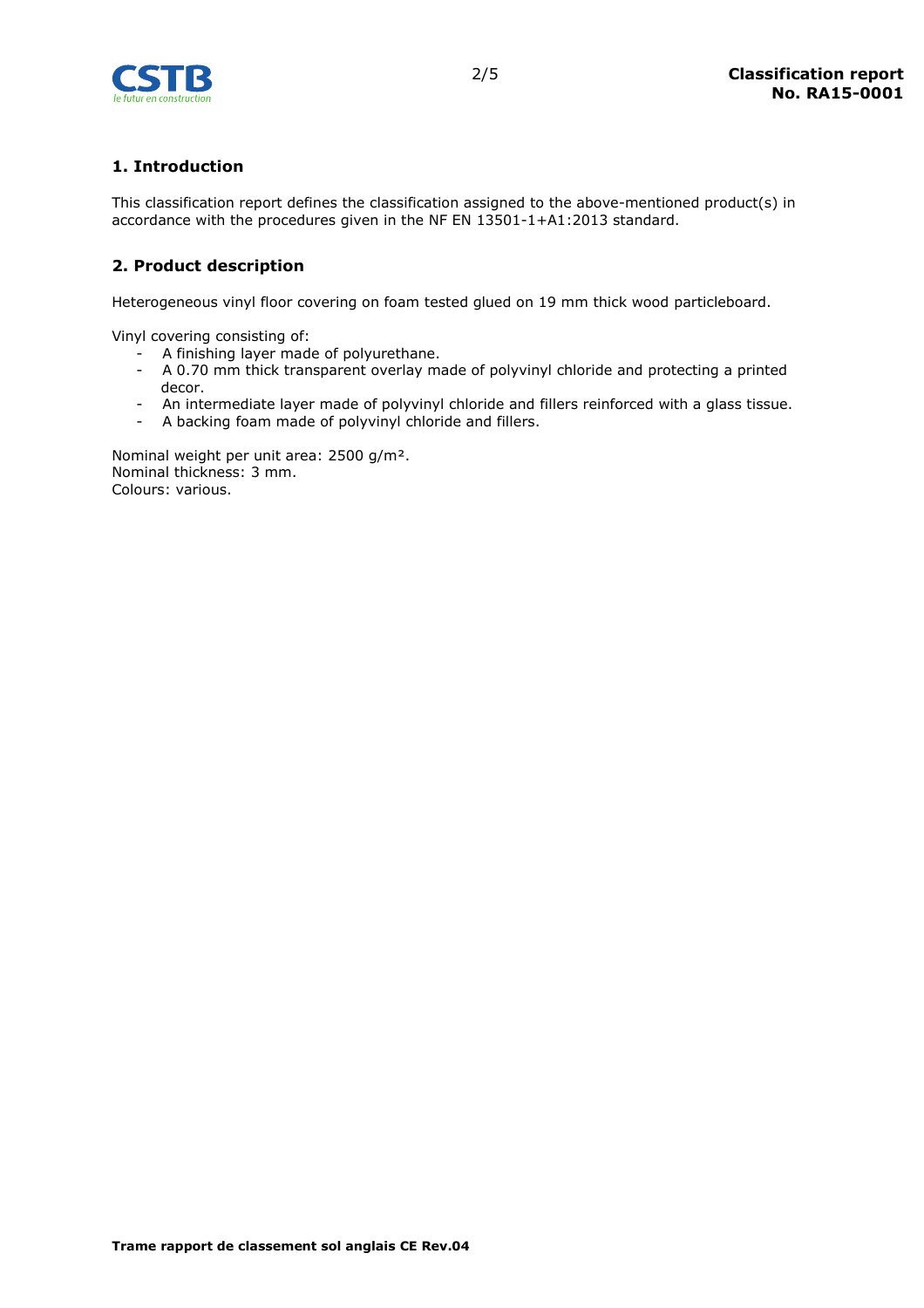

## 3. Tests reports and tests results in support of this classification

### 3.1 Tests reports

| Name of<br>laboratory | <b>Name of sponsor</b>                   | <b>Test</b><br>identification | <b>Test report</b><br>No. | <b>Test method</b>                              |
|-----------------------|------------------------------------------|-------------------------------|---------------------------|-------------------------------------------------|
| <b>CSTB</b>           | <b>TARKETT GDL S.A.</b><br>2 Op der Sang | ES541160586                   | Extension file            |                                                 |
|                       | 9779 LENTZWEILER<br><b>LUXEMBOURG</b>    | ES541150635                   | Modification file         |                                                 |
|                       |                                          | ES541140609                   | RA15-0001                 | NF EN ISO 9239-1:2013<br>NF EN ISO 11925-2:2013 |

#### 3.2 Tests results

|                                                       |                    |                           |                               | <b>Results</b>                    |
|-------------------------------------------------------|--------------------|---------------------------|-------------------------------|-----------------------------------|
| <b>Test method</b>                                    | <b>Product</b>     | <b>Number</b><br>of tests | <b>Parameters</b>             | <b>Compliance</b><br>parameters   |
| NF EN ISO 11925-2<br>Surface exposure -<br>15 seconds | RUBY ACOUSTIC (I4) | 6                         | $Fs > 150$ mm<br>Filter paper | Not reached<br><b>Not ignited</b> |

| <b>Test</b><br>method         | <b>Product</b>     | <b>Number</b><br>of tests | <b>Parameters</b>                             | <b>Results</b><br><b>Continuous</b><br>parameters<br><b>Mean values</b> |
|-------------------------------|--------------------|---------------------------|-----------------------------------------------|-------------------------------------------------------------------------|
| NF EN<br><b>ISO</b><br>9239-1 | RUBY ACOUSTIC (I4) | 3                         | Critical heat flux $(kW/m2)$<br>Smoke (%.min) | 5.99<br>393                                                             |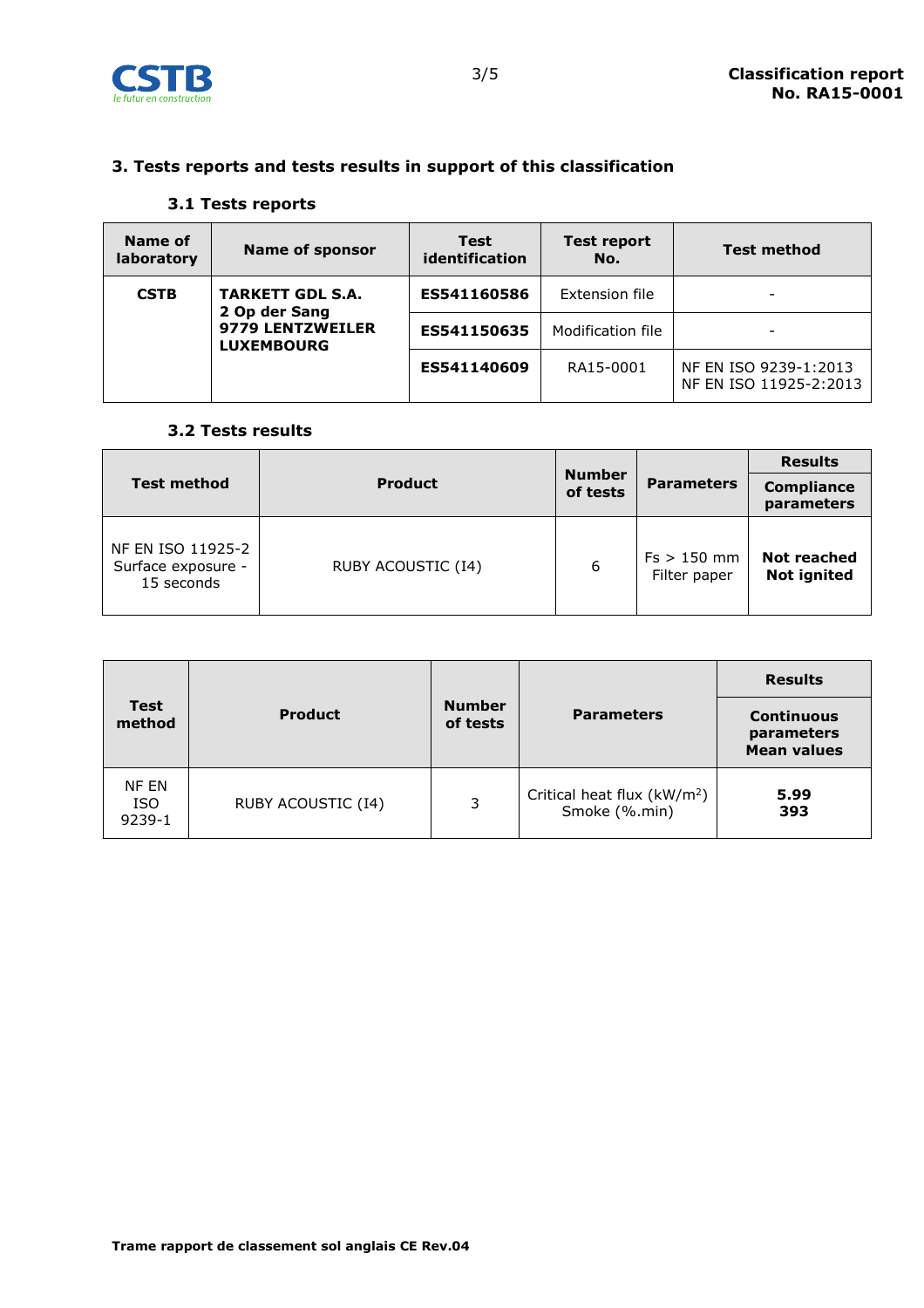

## 4. Classification and direct field of application

### 4.1 Reference of the classification

This classification has been carried out in accordance with clauses 12.5 and 12.9.2 of the NF EN 13501-1+A1:2013 standard.

#### 4.2 Classification

| <b>Fire behaviour</b> |   | <b>Smoke production</b> |
|-----------------------|---|-------------------------|
|                       | - |                         |

| Classification: $\mathbf{C}_{\mathsf{fl}}$ = $\mathbf{S1}$ |
|------------------------------------------------------------|
|------------------------------------------------------------|

## 4.3 Field of application

This classification is valid for the following product parameters:

- The product described in paragraph 2.
- A nominal thickness of 3 mm.
- A nominal weight per unit area of 2500 g/m².
- Various colours.

This classification is valid for the following end use conditions:

Glued (acrylic glue) on any derivative wood panel with a density ≥ 510 kg/m<sup>3</sup> and with a thickness ≥ 18 mm or on any A2-s1,do or A1 class substrate with a density  $\geq 1350$  kg/m<sup>3</sup> and with a thickness  $\geq 6$  mm.